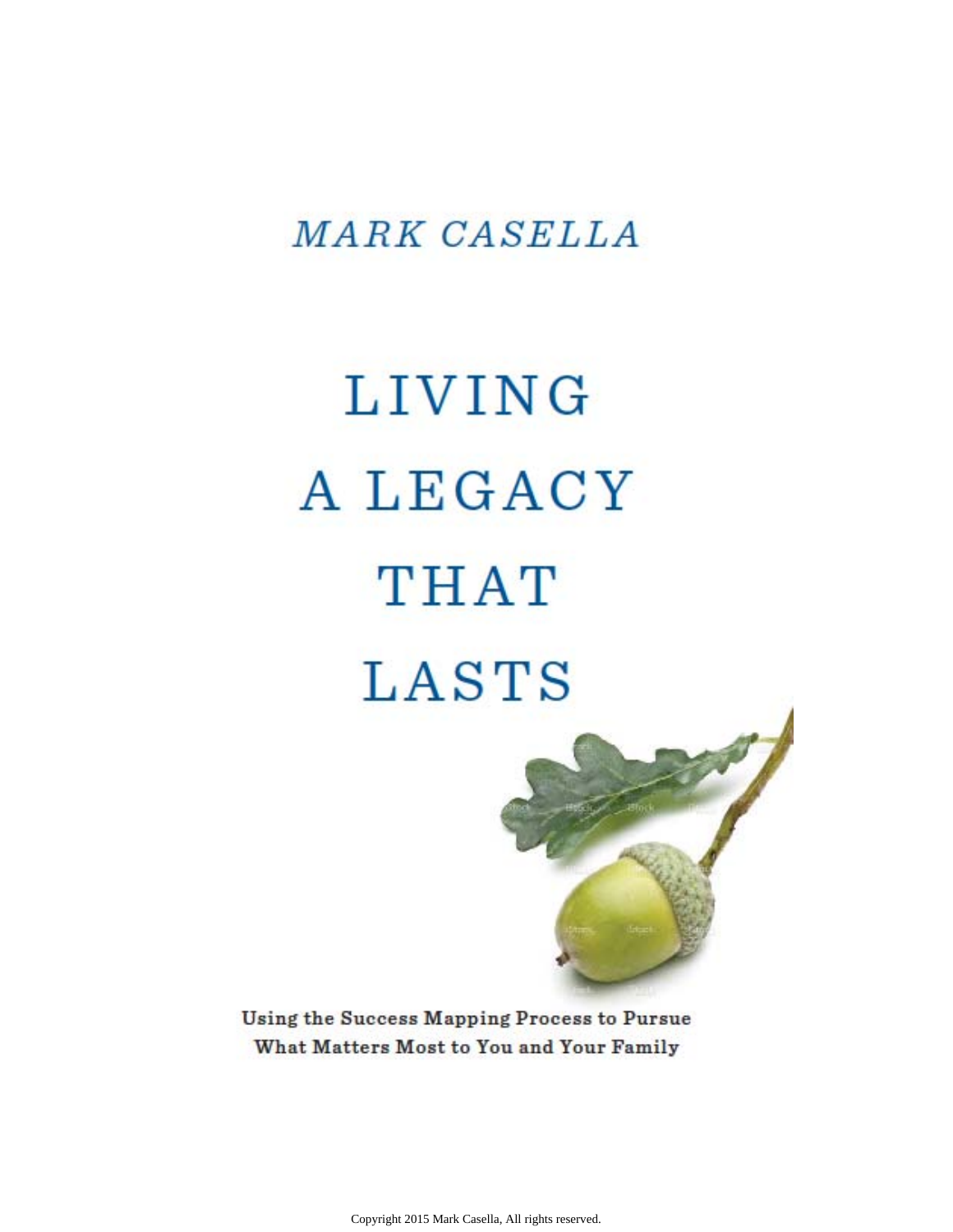### **Preface**

"There's more to life than making money" is an accepted truism. I didn't always see life that way, though. Throughout my career as a financial advisor, I focused on making money for my clients and for myself. This is what I thought success meant to them. This is what I thought success meant to me.

Oddly, the more money my clients had, the less they wanted to talk about investing. It seemed my wealthiest clients were more interested in the success of their families, their communities, or their philanthropic pursuits. Of course, I was most interested in talking to them about how they would succeed by investing in my latest and greatest ideas. Why was making money so "unimportant" to them?

What was important? What did success mean to them? And what was it that kept them awake at night? This is what I wanted to understand. I wanted to help my clients and their families pursue what really mattered to them.

I was also waking up to something else. The people I wanted to talk to weren't all that interested in investing in the stock market in the first place. They were busy attending to their family enterprises. This is what they were invested in. This was their livelihood; it defined them. This was something they *did* want to talk about.

For 25 years, I'd provided private wealth management services as a financial advisor to individual investors. And during those 25 years I came to the realization that I wanted to be able to do more for the clients I served, especially those who owned an enterprise that was viewed as a multi-generational legacy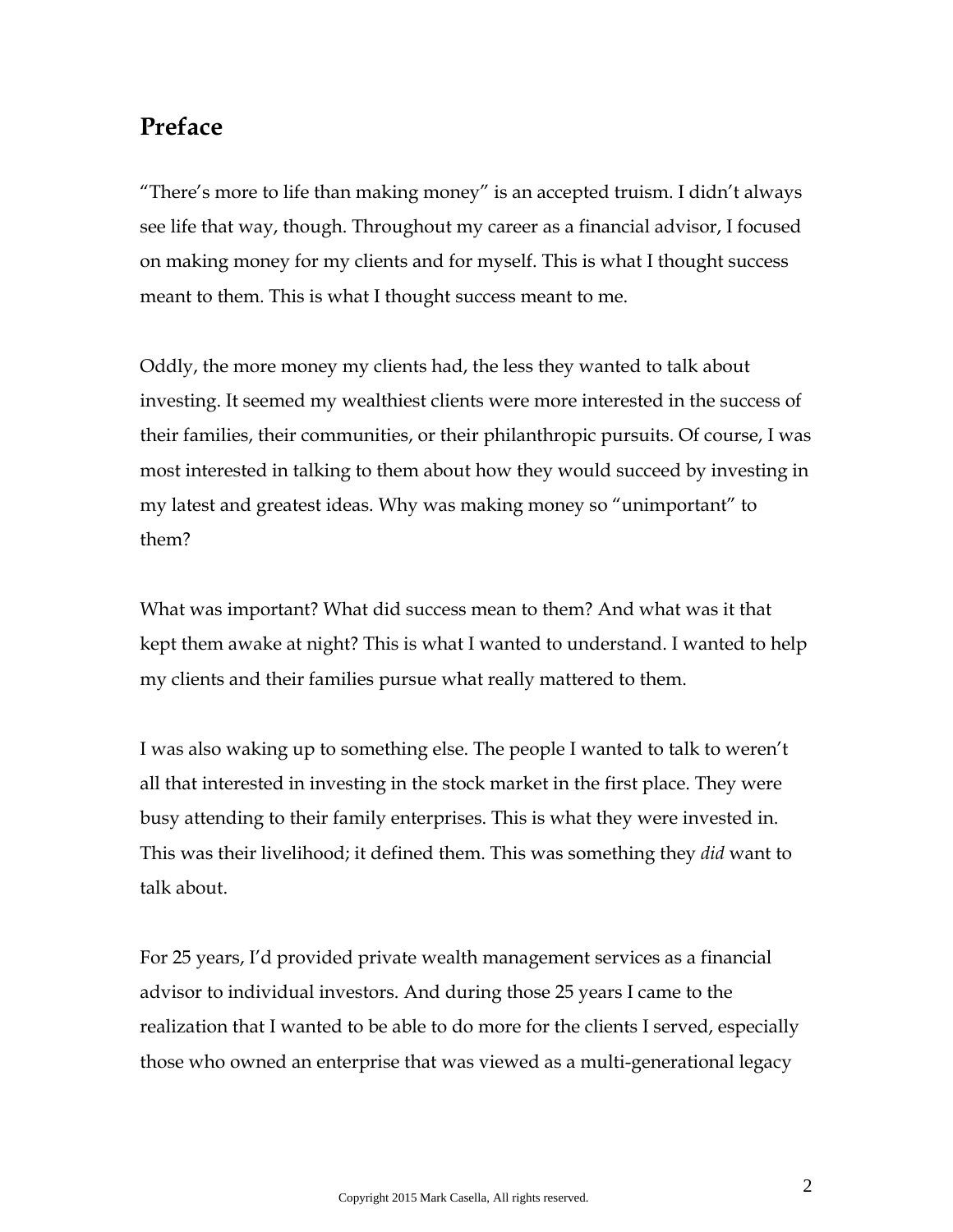asset for their families, such as a family business, vacation property, family foundation, or family office. And I wanted to be able to do more for my own family and the family business my father founded over 40 years ago.

If these people I admired and respected didn't want to talk about money, then neither did I. But what could I talk to them about? What did they want? How could I help them?

It was time for a change. I enrolled in Notre Dame's MBA program, left my job as a financial advisor, and in 2005 opened the doors of Coppertree, to help families focus on their journey and their legacy rather than their investments.

If success is more than just having a lot of money, then what is success? Success for families can mean many things. While contemporary American culture often equates success with winning, it's really much more. A life well lived could be the broadest measure of success. But what does a well-lived life look like? How do you live such a life?

So what does success mean to you? Like the families we serve, success for you is surely more than having a lot of money. What it is for you is what matters to me. If you ask most families what success means to them they will frequently mention ideals such as:

- Happiness and contentment for all family members
- Fulfillment for all family members in their life pursuits
- Connectedness to the family journey while supporting and celebrating each family member's unique life path
- Rewarding life experiences reflecting each family member's personal circumstances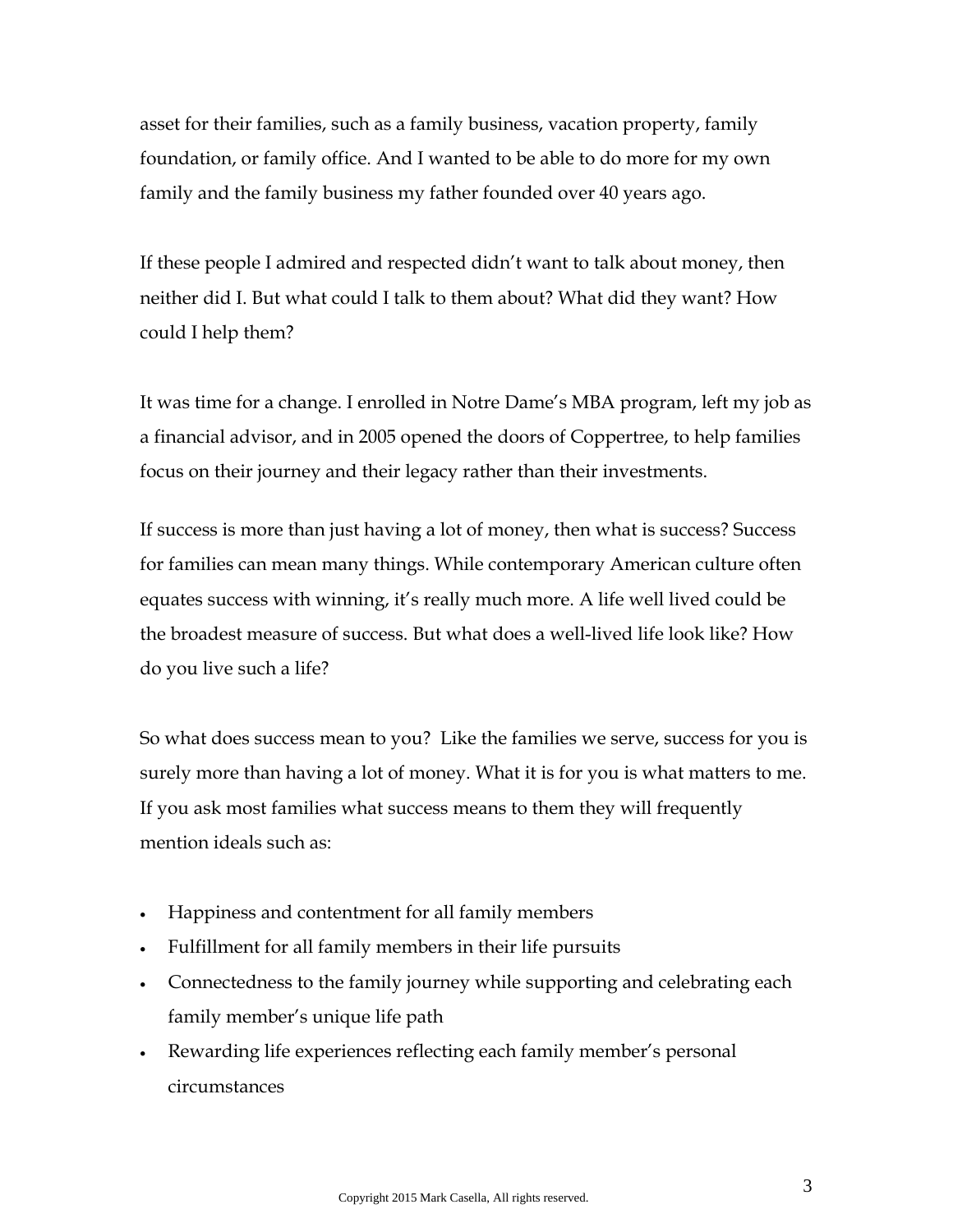This book was written to share what I've learned on my own journey. From my 35 years of professional experience and my personal perspective as a secondgeneration member of a business-owning family who's married to someone from the third generation of such a family, I'll show you what you can do to help your own family create a legacy that lasts.

This book will be a wake-up call for some. Sadly, we've seen amazingly successful family enterprises crash and burn because the owners didn't think they needed to do the hard work of planning for the future. Perhaps the lessons herein can change the outcome for families who haven't yet thoughtfully considered what needs to be done to be successful in pursuit of what matters most to them and to perpetuate their legacy for many generations.

What will your legacy say about you? Will your legacy last? Will you succeed in living a well lived life? If you are willing to invest the time and effort to use the success mapping process in your pursuit of what matters most to you and your family, then your prospects for the future are bright in living a lasting legacy.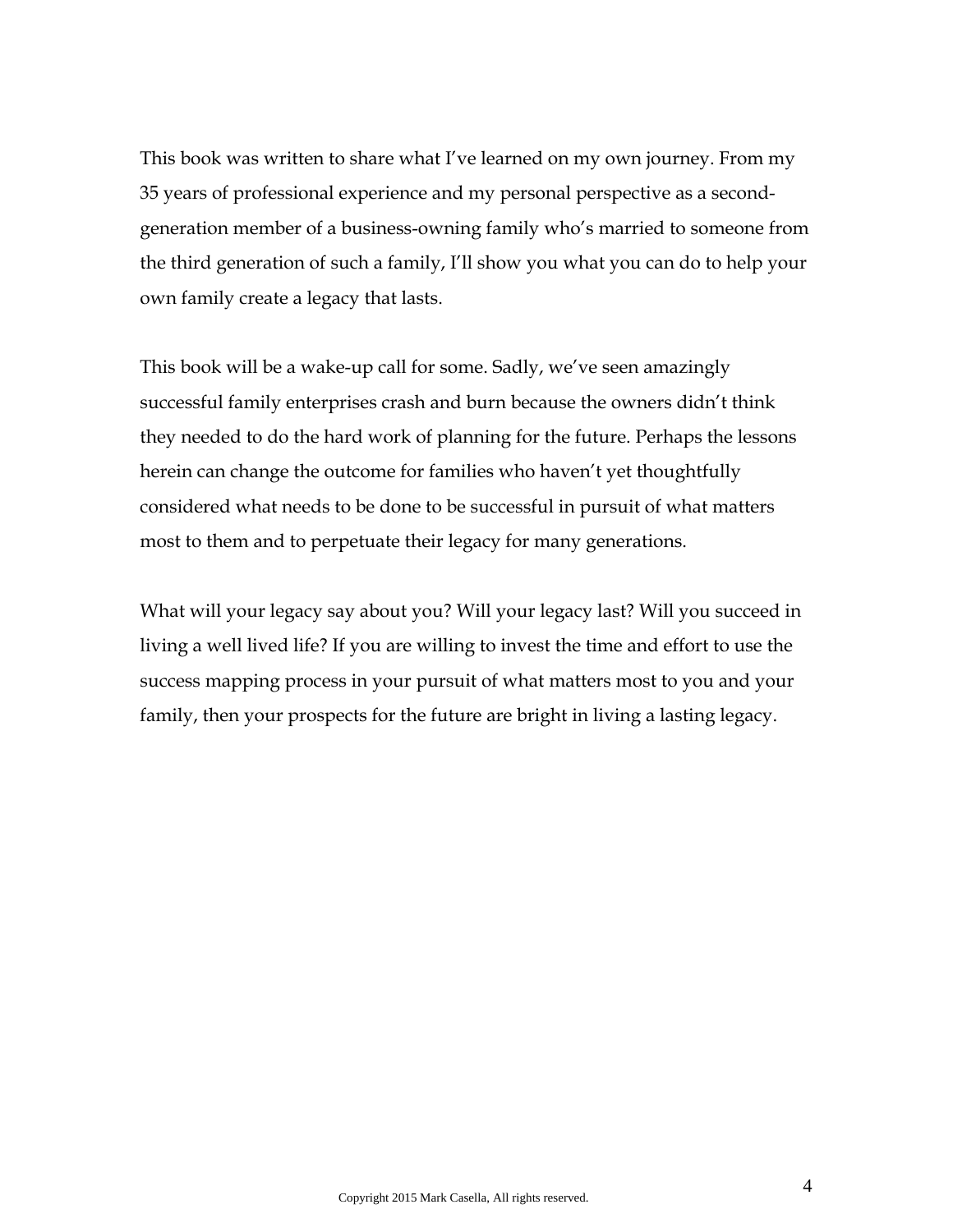**Introduction** 

#### **Part One**

#### **Getting to What Really Matters**

**1 Why Success Mapping?** 

#### **Part Two**

**Guiding Your Today Through a Look at Your Yesterdays and Tomorrows** 

- **2 Mission: Articulating Your Family's Values**
- **3 Family Mission and Your Legacy of Five**
- **4 Vision: Defining the Well-Lived Life**
- **5 Boundaries Between the Family and the Enterprise**

#### **Part Three**

**How to Use What You Have To Live a Legacy that Lasts** 

- **6 Governance: Making Family Decisions**
- **7 Making Choices: Allocating Your Life Capital**
- **8 The Legacy Strategy: Sustaining Success**

#### **Part Four**

**Challenges of Succession** 

- **9 Succession: Securing Your Future**
- **10 Preparing and Positioning the Next Generation**
- **11 Using Success Mapping to Manage Change**

#### **Part Five**

#### **Achieving Success**

**12 Executing the Legacy Strategy: Role of Advisors**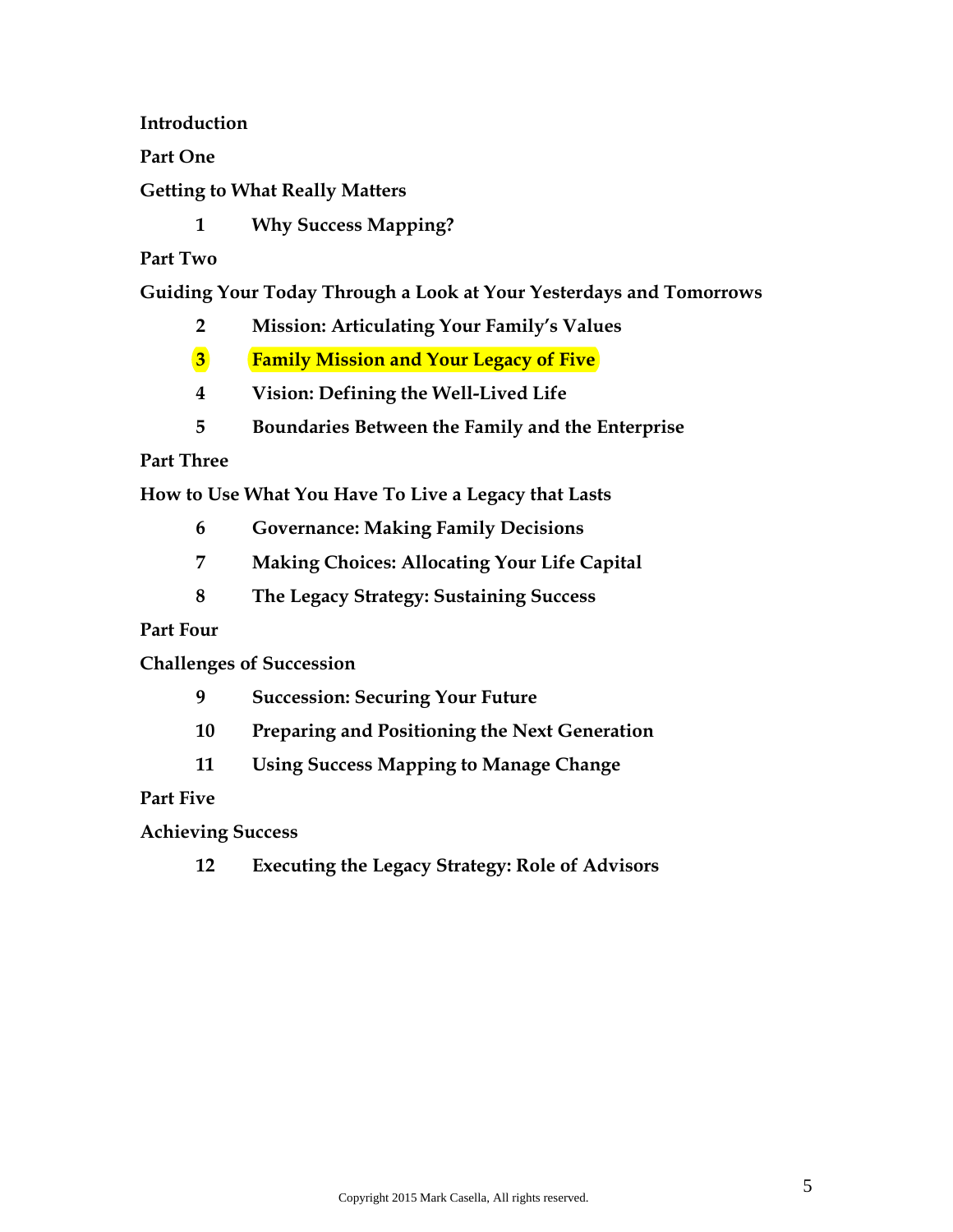## **Introduction**

What does success mean to you? What does it mean for your family?

Imagine that you're in the twilight of your life, surrounded by all the people, past and present, who are important to you. You're sharing the accomplishments you're most proud of. Someone asks you, "What about your family? What are you most proud of about your family?" How would you answer that question?

By what gauge would you measure your family's success? Money? Power? Contributions to the world? Or would it be something less tangible?

A Google search for the question "What does it mean to be family?" returned 954 million search results (hits). A search for "What is success?" returned 1.7 billion hits. A search for "How do you measure the success of your family?" yielded exactly *zero* responses. Apparently, no known methodologies exist for measuring the success of your family. Until now.

At Coppertree, we've developed tools that are making a big difference in the lives of the families we serve. The success mapping process in particular has tied all of our work together. It's the key to pursuing what matters most for families and individuals who understand the value of the journey itself.

Success mapping prompts you and your family to think about everything that matters to you, when you need to think about it. I want to help the people we work with to open their minds and really dream about *everything* that matters to them. So often, successful people are head down and dashing forward as fast as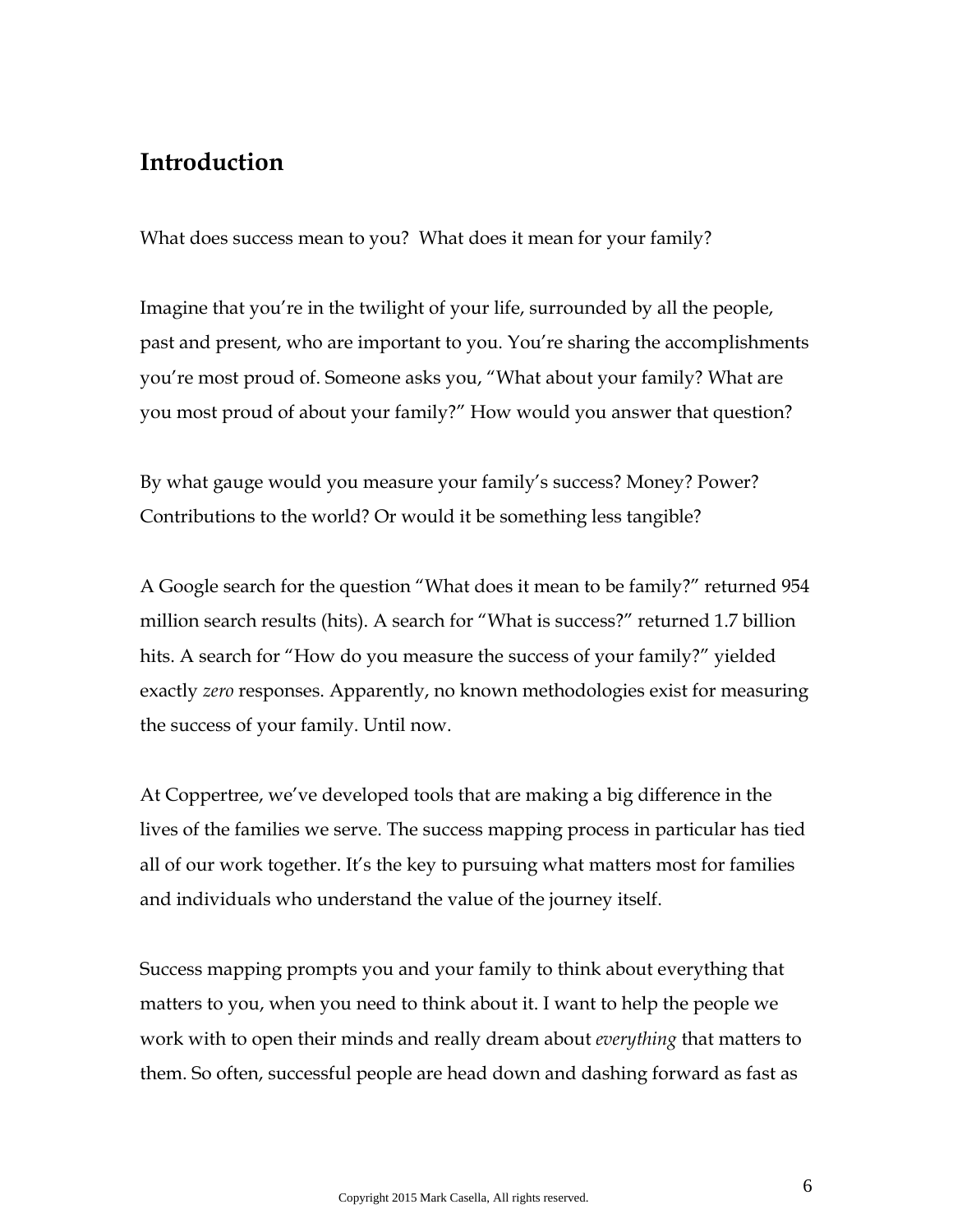# **Part One**

# **Getting to What Really Matters**

Copyright 2015 Mark Casella, All rights reserved.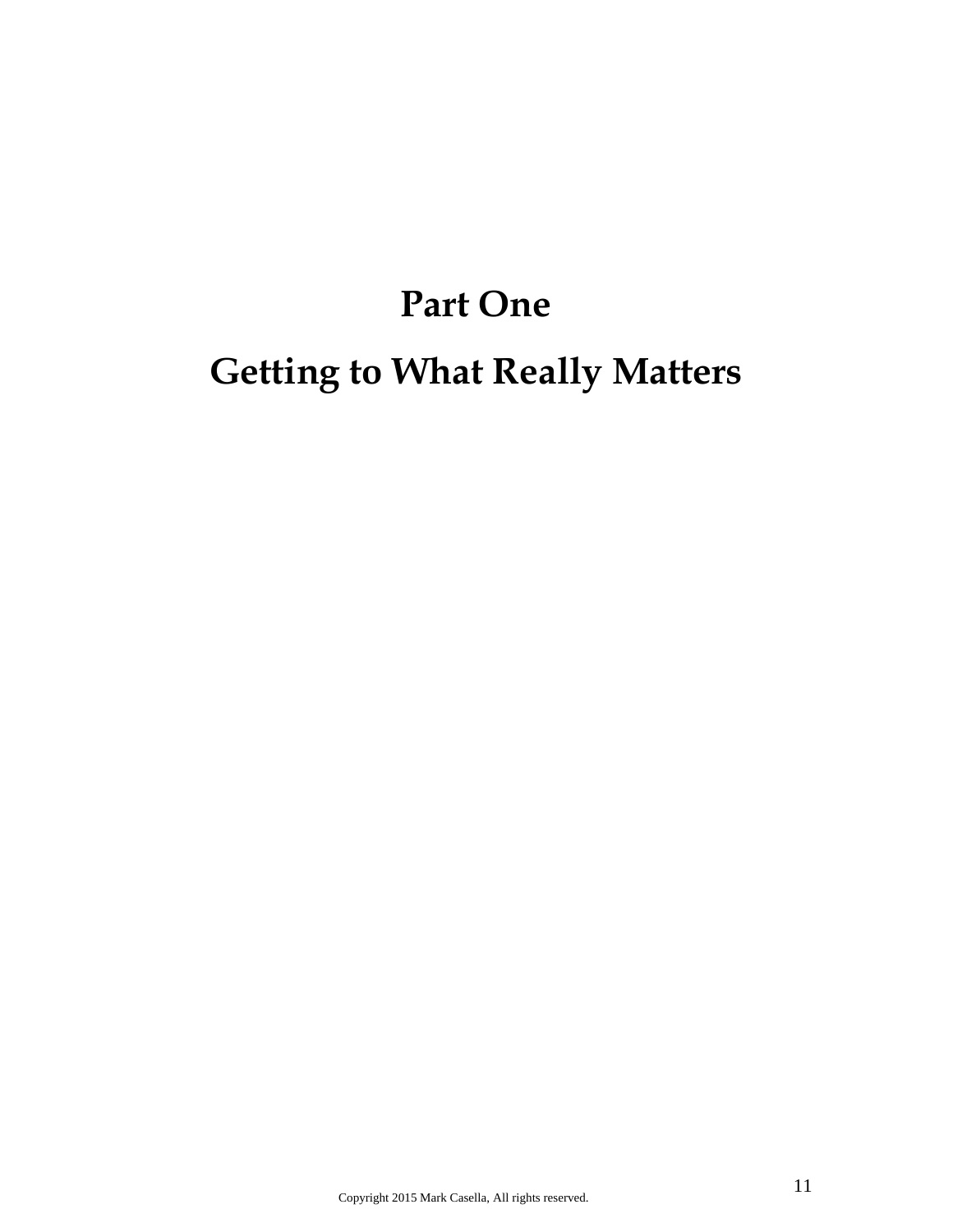#### **Chapter 3**

# **Family Mission and Your Legacy of Five**

As you think about your family story, who had the most influence on who you are today?

During your life journey you will probably connect with five generations of your family: grandparents; parents, aunts, uncles; brothers, sisters, cousins, spouse; children, nieces, nephews; and grandchildren. These family members will have the greatest impact on who you are and what you contribute to your family legacy. And we each have our own personal legacy of self that has a role in how the family story plays out. We call these generational relationships your Legacy of Five.

The Legacy of Five rolls one generation forward as each new generation is born and joins the family. Through this process, the family legacy is changing and evolving as each generation's Legacy of Five unfolds.

Your family's legacy may also be defined by the ancestral generations that date back centuries. Those generations can be important factors to your family legacy. But none are more relevant to present generations of your family than those of the Legacy of Five. These are the generations that you were personally involved with throughout your life.

How do each of these Legacy of Five generations affect you and your family? It depends on where you are on your life journey—the story of you. It depends on whether you are receiving from or giving to your Legacy of Five.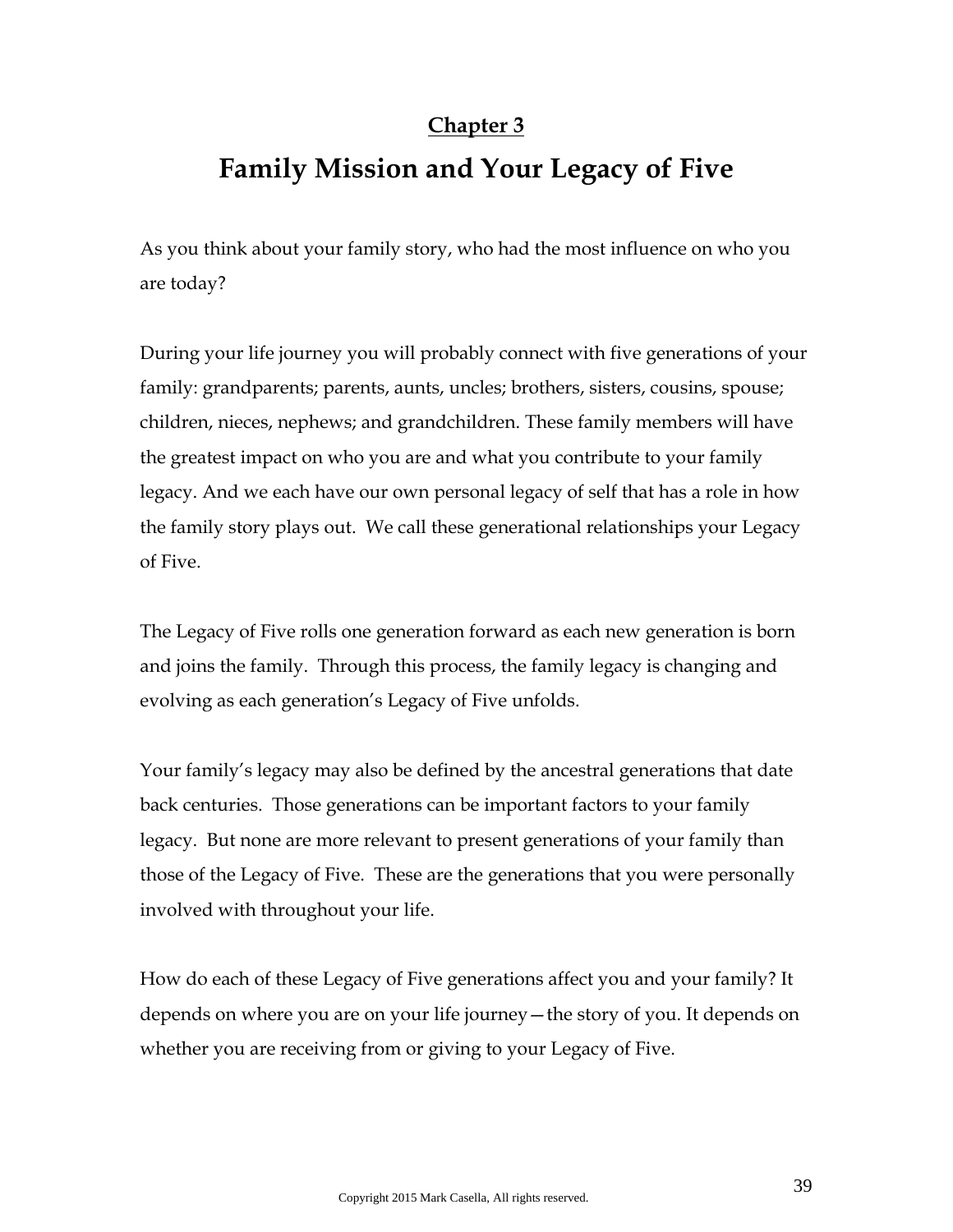The Legacy of Five gives us an understanding of what our family stands for; our mission. Then we in turn become the teacher as we pass on our values to our children and grandchildren. We each contribute to our Legacy of Five through our own values and beliefs that are unique to us.

Within my Legacy of Five, my grandfather Vito initially defined our family legacy by having the courage to pursue his dream. He wanted to provide a better life for his family than the life of poverty he experienced as a boy. Vito was the oldest of more than 20 children. (We don't know the total number of his siblings since he left Italy before his parents ceased having children.)

At the age of 24, he immigrated from Italy to the United States. He left his family and ventured halfway around the world all by himself to pursue the American Dream of being able to provide that better life for his family.

After passing through Ellis Island he stayed with friends of his parents who had come to the United States a few years earlier. They helped him find a job with the B&O Railroad. He soon met his wife, Bambina, who had emigrated to the U.S. with her father and mother. She was 10 years younger than Vito. Shortly thereafter Vito was promoted to a yard foreman. The railroad moved him to Dayton, Ohio where they raised their six children and lived for the remainder of their lives. My grandfather lived to be 86 years old. I did not know my grandmother because she died when I was a baby.

My grandfather contributed to my Legacy of Five through his journey to America. He believed in pursuing his dreams, living in accordance with your faith and beliefs, hard work, perseverance and ambition. These values live on in me today.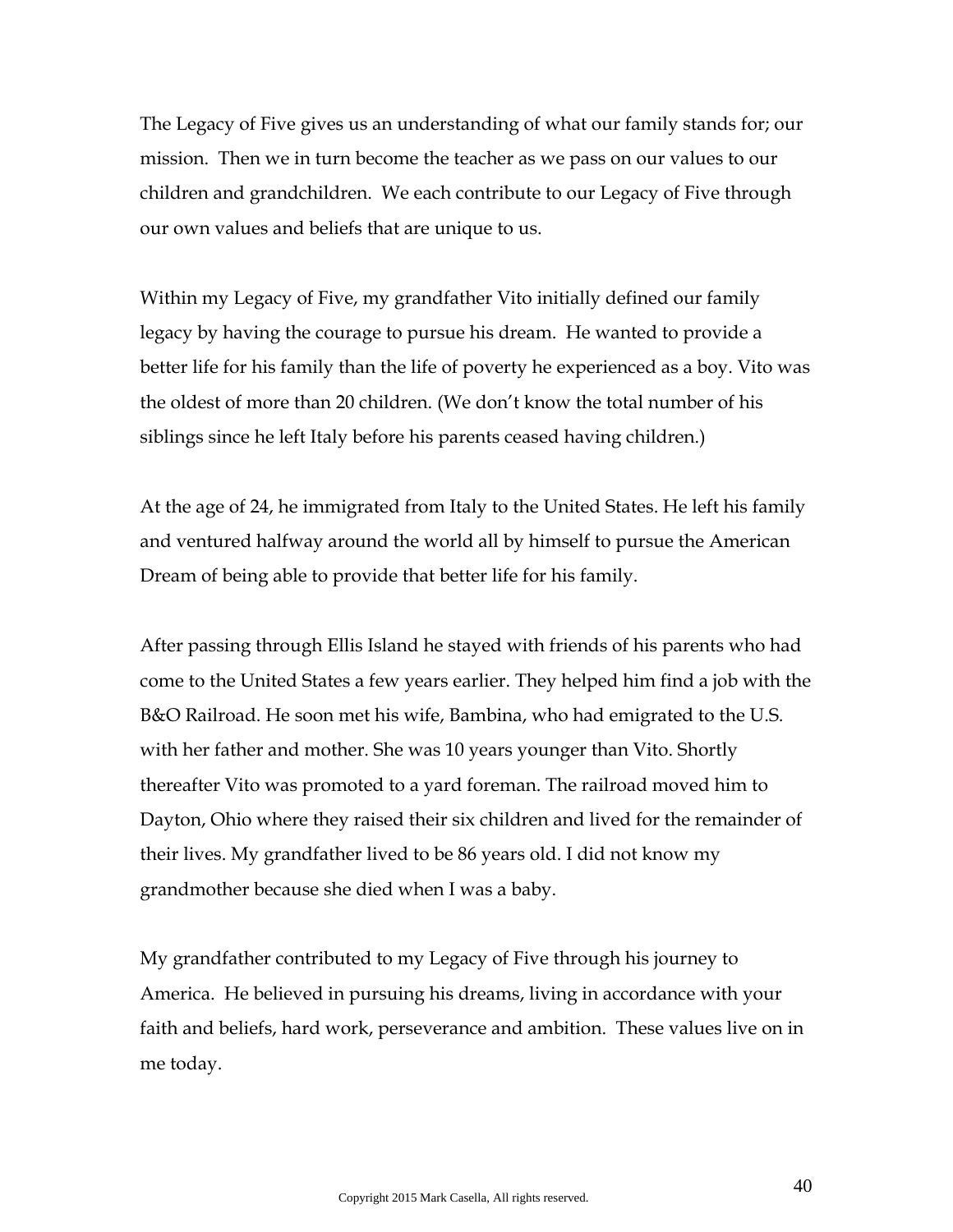His son, my father Frank, also valued having the courage to pursue his dream. He wanted to be his own boss. He gave up his job as a tool maker to start his own tool company. And he kept Grandpa's American Dream of providing a better life for our family alive. There were many more Legacy of Five family members whom I interacted with and received from that helped shaped who I've become today.

Grandpa's and Dad's dreams live on in me: I had the courage to leave a lucrative career in investment counseling to create my own company so I could pursue my dream of helping our family and other families perpetuate their legacy for multiple generations.

As Mary and I brought our four daughters into the world my Legacy of Five evolved. Now I was as much a giver of the legacy as I was a receiver in my younger days. Legacy is always about giving and receiving. We brought into our home the values and beliefs we received from our ancestral Legacies of Five. We gave our children the values of love, family, education, hard work, dedication, patience, perseverance, courage, faith, and unity.

The fifth generation of Mary's and my Legacy of Five is now a reality. We have three grandchildren and counting. Now in turn, we are the first generation of their Legacy of Five. Our dream for them is that they stay together, love one another and always put family first.

Can you have a connection to the family legacy beyond your Legacy of Five? Yes. This connection most often comes in the form of a family asset such as a family-owned business, resort property, or foundation, perhaps dating back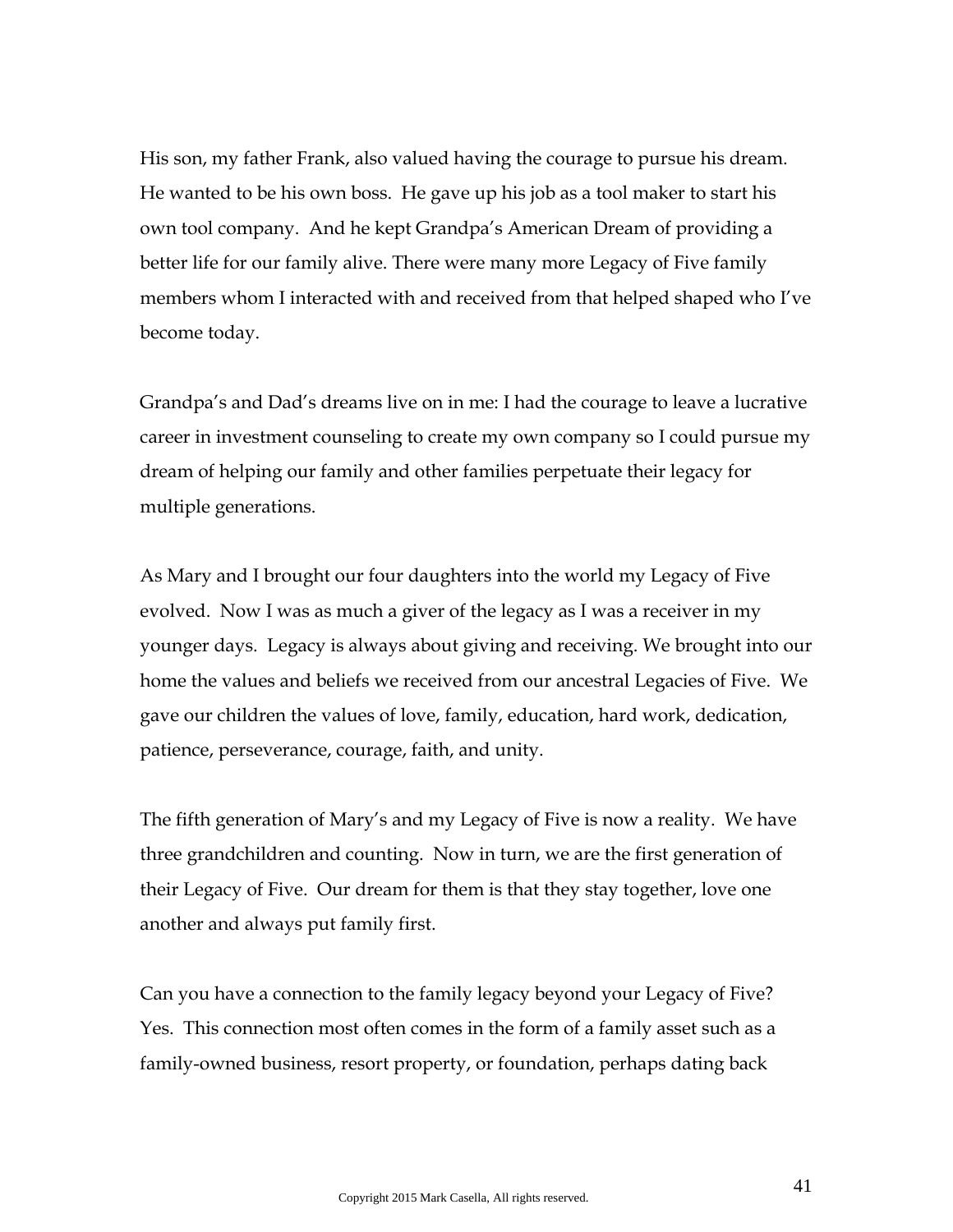generations. Because some family members may see this legacy resource as a burden that has been placed on them, connecting each generation to the family story is crucial.

Helping everyone understand and, ideally, appreciate what their ancestors had to do to be successful increases the potential for each new generation to be responsible stewards of the legacy for future generations. Legacy assets can very well be the bond that keeps a family together for many generations.

How will your Legacy of Five impact what your family stands for, both today and in the future? We all will leave a legacy. You have the power to decide what that legacy will be. What are you doing to shape your legacy?

The Miller family is a case in point.

#### **An Entrepreneurial Legacy of Five**

George Miller became a financially successful entrepreneur late in life. After working for a large manufacturer of household products for most of his career, George was hired by a fast-growing consumer electronics company to be the VP of product development.

A private equity investor bought the company from the founders and promoted George to president. As an incentive, he was given an interest in the company for his sweat equity in running it. This proved to be a lucrative opportunity.

George quickly improved the company's financial performance. As a result of his efforts, the business was sold to another private equity group a few years later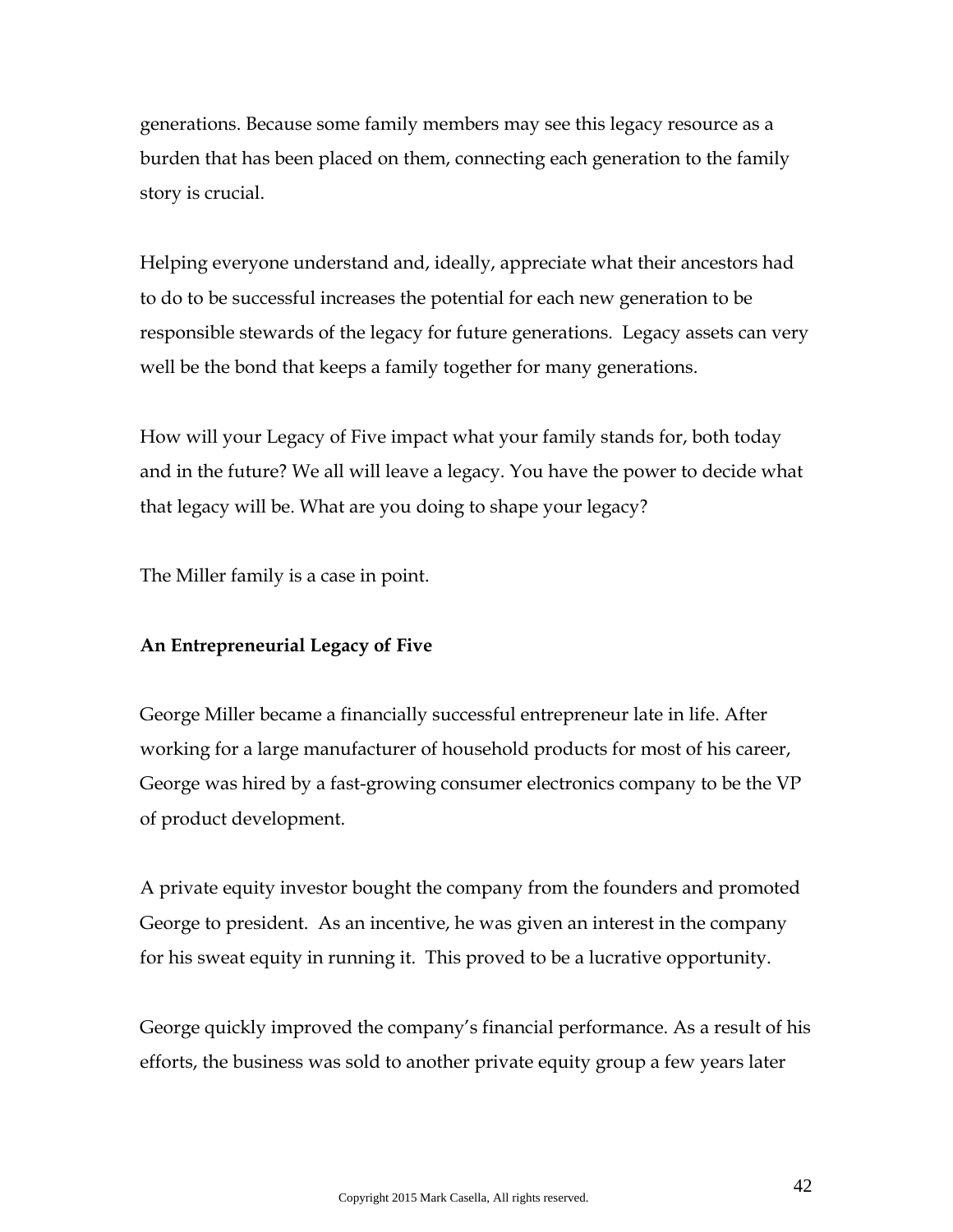for a substantial profit. George had hit the jackpot. He used some of his proceeds to reinvest in the company alongside the new ownership group. He was asked to continue doing what he had done before, and lo and behold, the company was sold once again. His managerial genius had translated into another cash windfall.

George came to Coppertree because he was looking for help managing his family's affairs. We agreed to develop a legacy strategy that reflected what he wanted for himself and his family. We would also work with his other advisors to coordinate the myriad of transactions and activities necessary to meet his family's needs.

The first step was to get to know the Miller family. We wanted to hear their story and, specifically, about their Legacy of Five.

At our first meeting with George and his wife Lindsay, we asked them to tell us the story of their families. We learned that George was 58 and Lindsay was 53. Their son Peter was 24 and their daughter Michelle was 22.

We learned about their experiences with their grandparents, parents, aunts, and uncles. We also learned what their parents and grandparents told them about their earlier ancestors. Their ancestors each contributed in some way to the family legacy and helped form who George and Lindsay had become.

Lindsay's grandfather was an important influence on her Legacy of Five. He gave up his dream when he dropped out of medical school to take over their struggling family farm after his father had passed away. He told Lindsay that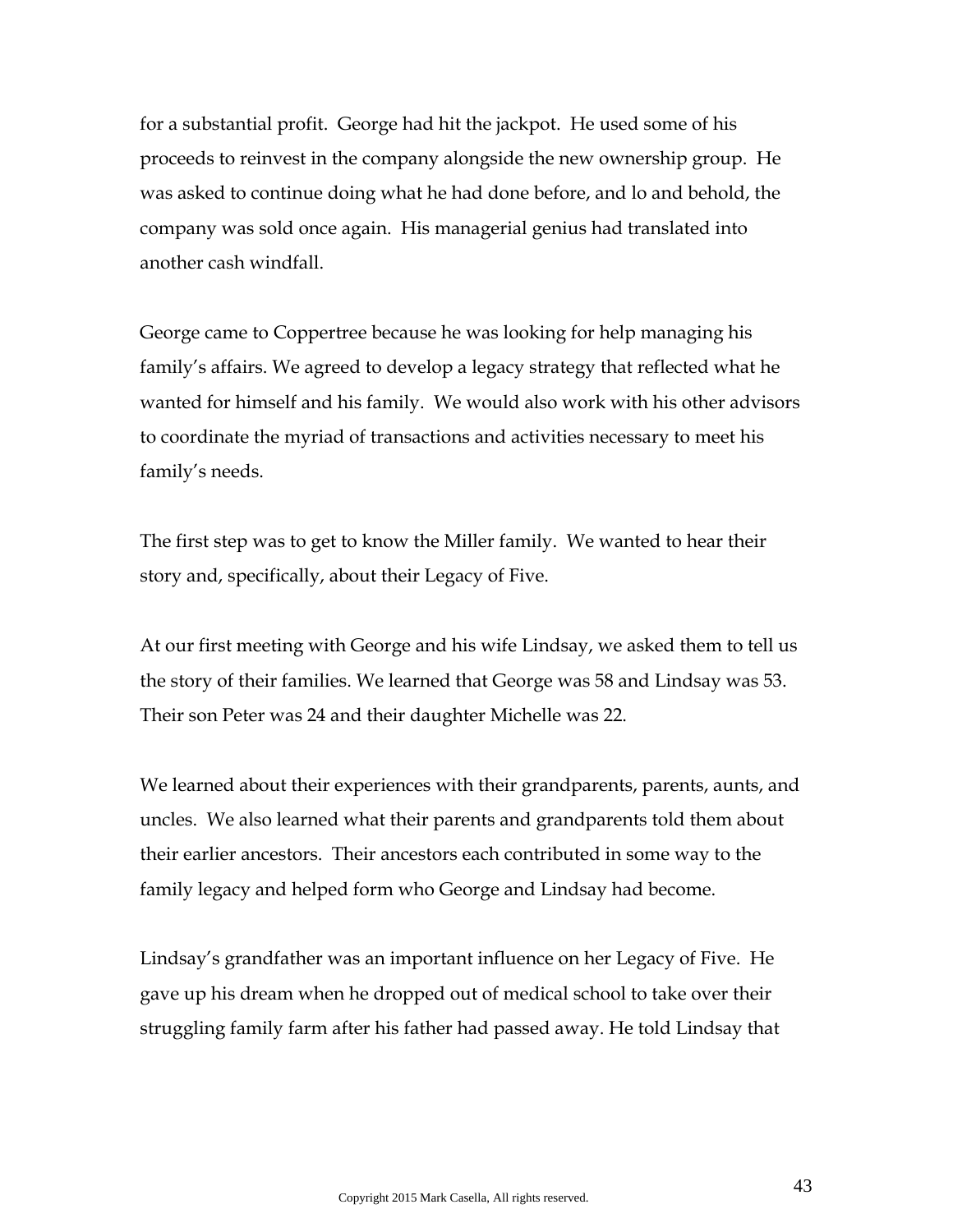nothing was more important than family and that we needed to do everything we could to help each other out.

This Legacy of Five experience lived on in George and Lindsay as they wanted to help their son and daughter pursue their dreams. Their ancestral generations had taught them that family resources were to be used for the good of the family during their lifetime rather than after they had passed on.

#### **The Family Meeting**

During a subsequent family meeting, George and Lindsay told their kids that, as was tradition in their families, they would support them in pursuing their dreams by providing the financial resources they would need. Their son had been talking about starting a furniture company and their daughter had indicated she might want to go back to school.

George and Lindsay told Peter and Michelle what their expectations in sharing their wealth with them. George said he wanted them to be serious in their undertakings. Lindsay added that she wanted them to be committed and carry through to the end.

They went on to say that if their son wanted to start his own company, they wanted to see a business plan. If their daughter was going to embark on a new field of study, they expected her to complete the program and earn her degree.

We counseled George and Lindsay to fund significant ventures their kids wished to pursue by lending them money rather than giving it to them outright. In this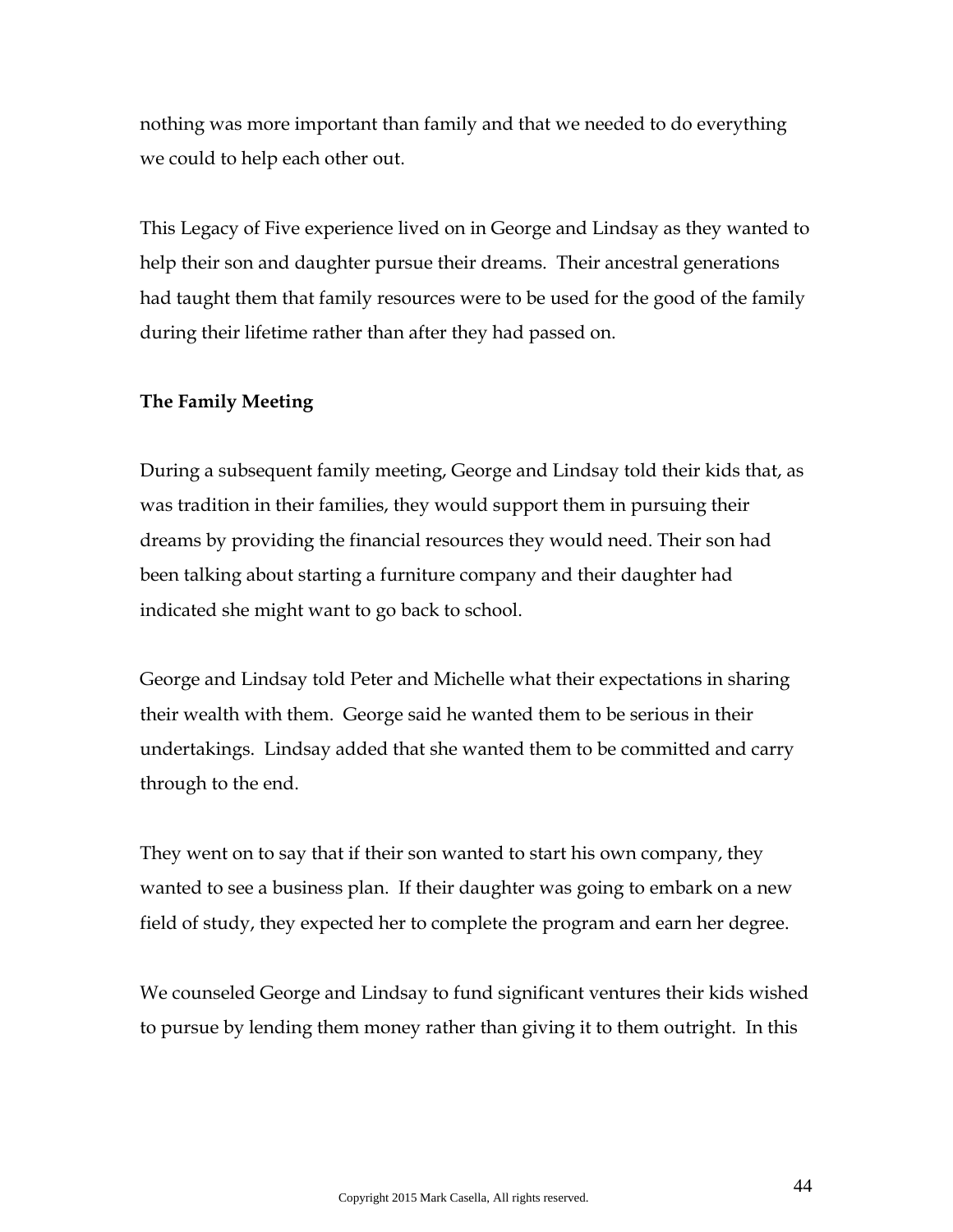way, as the ventures became successful, the kids could repay the "bank," thus replenishing the family's pool of legacy wealth.

We asked Peter and Michelle to talk about their dreams.

#### **The Legacy of Five Rolls On…**

I asked Peter what was important to him about starting his own business. He said that he wanted to be a wealth creator in his own right. With that said, Peter then asked his parents if they were willing to help fund the start-up costs associated with launching his furniture company. They both said yes.

Peter believed he would pay his parents' investment in him forward to future generations. The influence of his parents' willingness to share their wealth with him became a part of his Legacy of Five.

Peter was also influenced by the time he had spent with his grandparents. His paternal grandmother was a schoolteacher for many years. He never forgot what he learned from her: "Education is the lifeblood of freedom and prosperity. Never squander an opportunity to learn more. This is important not only for you but for your family." She asked him to promise her that he would heed her advice and he did.

Peter married a few years later. The Millers' granddaughter, Carrie, was born the following year. Peter and his wife started planning for their daughter's education as soon as she was born. Peter is fulfilling that Legacy of Five promise he made to his grandmother every time they add money to their daughter's education fund.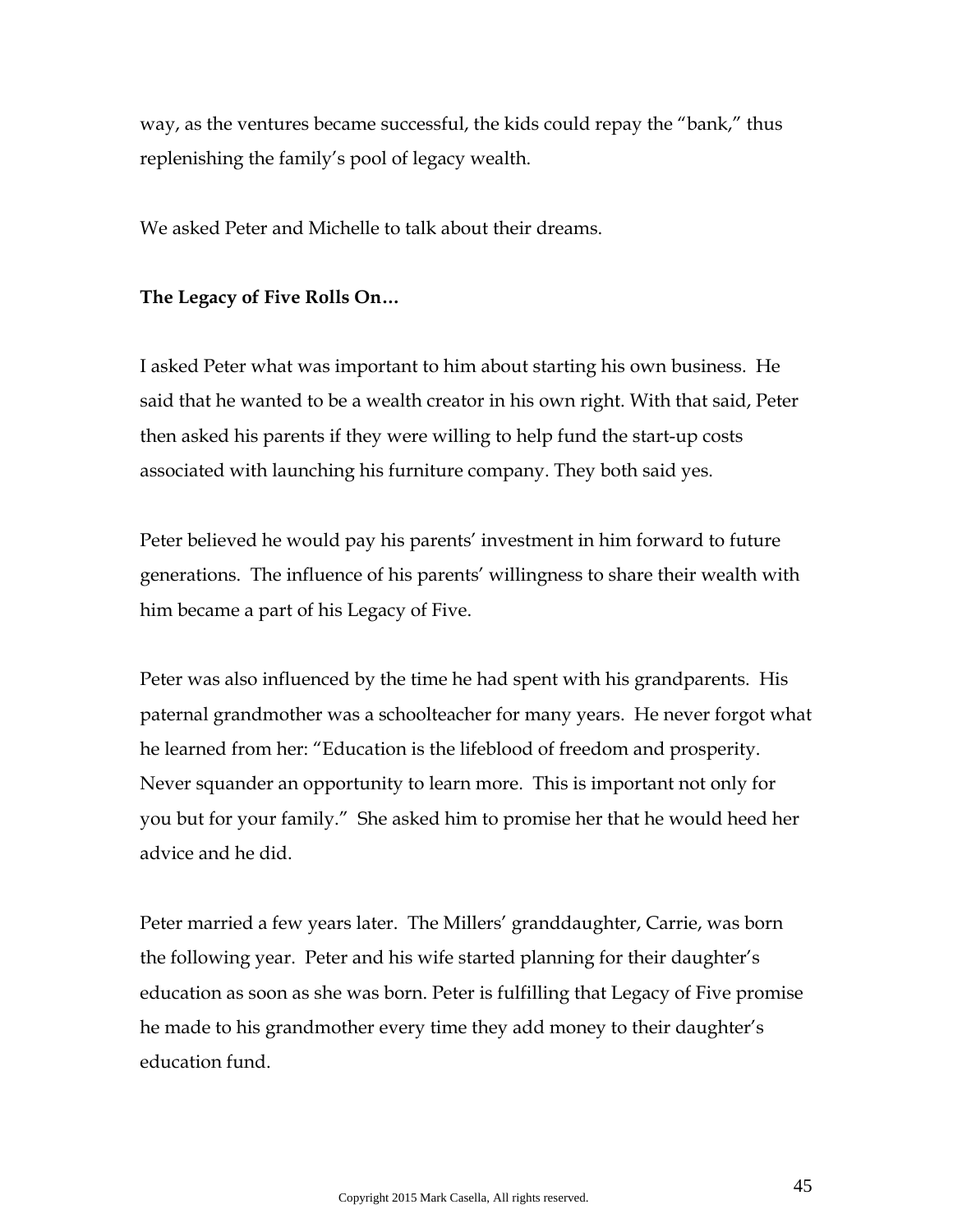#### **…and On**

The Millers' daughter Michelle, who lived on the West Coast, was following in her mother's footsteps performing and choreographing shows for the local community theater as part of her own Legacy of Five. Following in grandparents' footsteps, she told her parents that she could see herself enrolling in a doctoral program in the performing arts and eventually becoming a university professor as another contribution to the family legacy. George and Lindsay told her they would gladly pay the expenses associated with her doctoral studies.

Michelle married recently and is now working her way through her doctoral program in California. Her husband is exploring business ventures. The Millers said they'd help him if he needed money to pursue one.

Michelle also learned from her parents that each new generation should work to replenish and expand the family's resources to help their children and future generations find their own success in life. To her, this meant that each generation needed to contribute to the family legacy through wealth-creating ventures, whether owning a business like her brother's or hiring financial advisors to select wealth-creating investments on her behalf.

Michelle and her husband chose to contribute to the legacy by overseeing the family's financial assets as passive investors. As such, they have agreed to serve on the family investment committee where they are involved with supervising and evaluating the family's financial advisors to ensure they are meeting the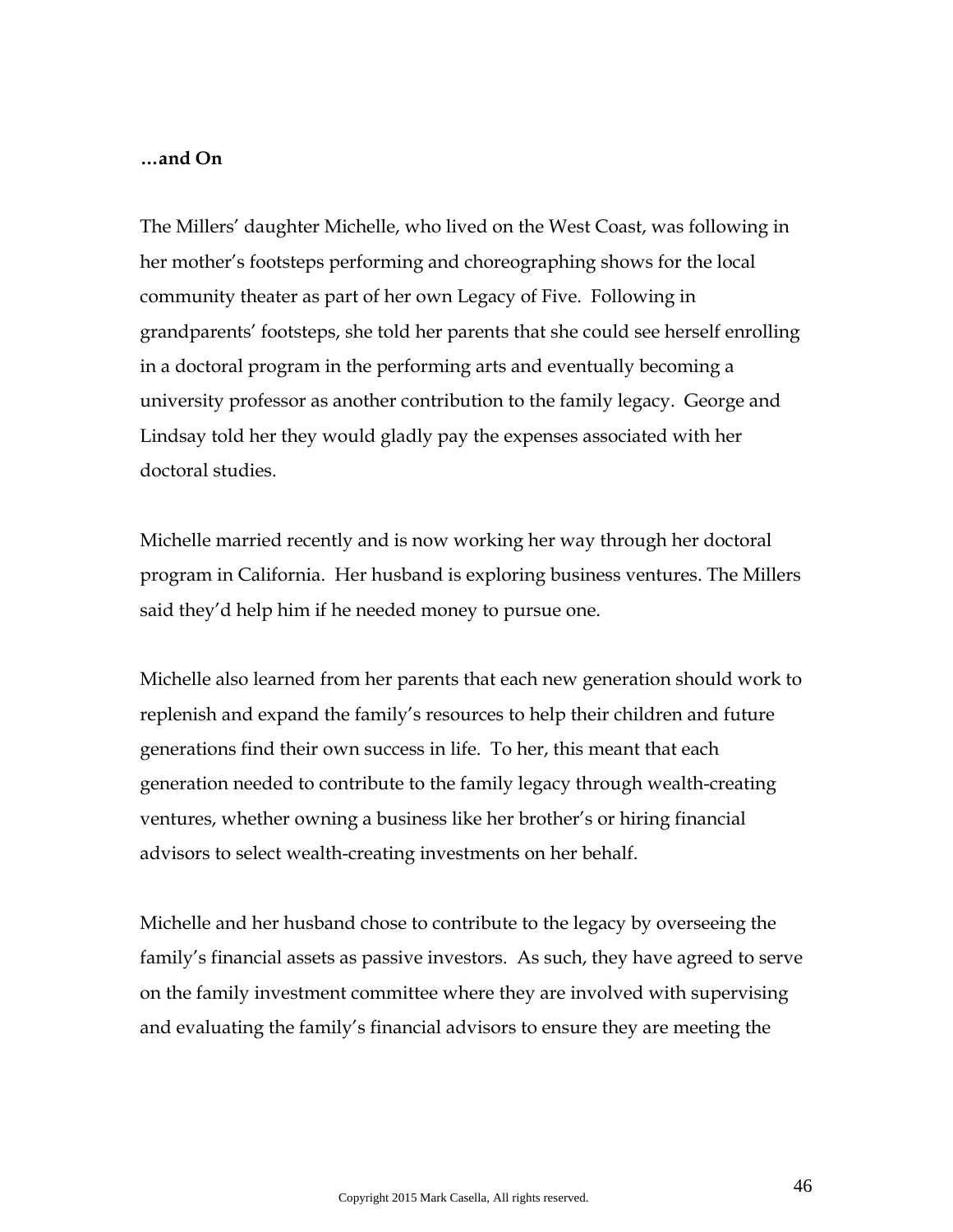family's expectations and fulfilling their needs. This is another way they contributed to the family legacy based on their Legacy of Five experiences.

#### **Tying It All Together**

Each generation's Legacy of Five impacts the family legacy. George and Lindsay's Legacy of Five included the wise advice of Lindsay's grandfather to put family first and to do whatever you could to help your family thrive. That became a part of the family's legacy and values that would shape the family for generations.

The Millers' children, Peter and Michelle were influenced by their grandparents, who encouraged them to obtain the highest degree of education they could.

The personal experiences of your Legacy of Five and the legacy values that are passed on from previous generations form and shape who and what the family is today and who you are today.

The challenge for you as you give to your Legacy of Five, your family legacy, and your legacy of self, is to understand how you can shape your legacy. How will you know if you were successful? It starts by understanding what you define as success.

#### **Jenny's Perspective: What Happened Here?**

George and Lindsay took the time to communicate with their children about what most people think of as a difficult topic: money. It was no secret to Peter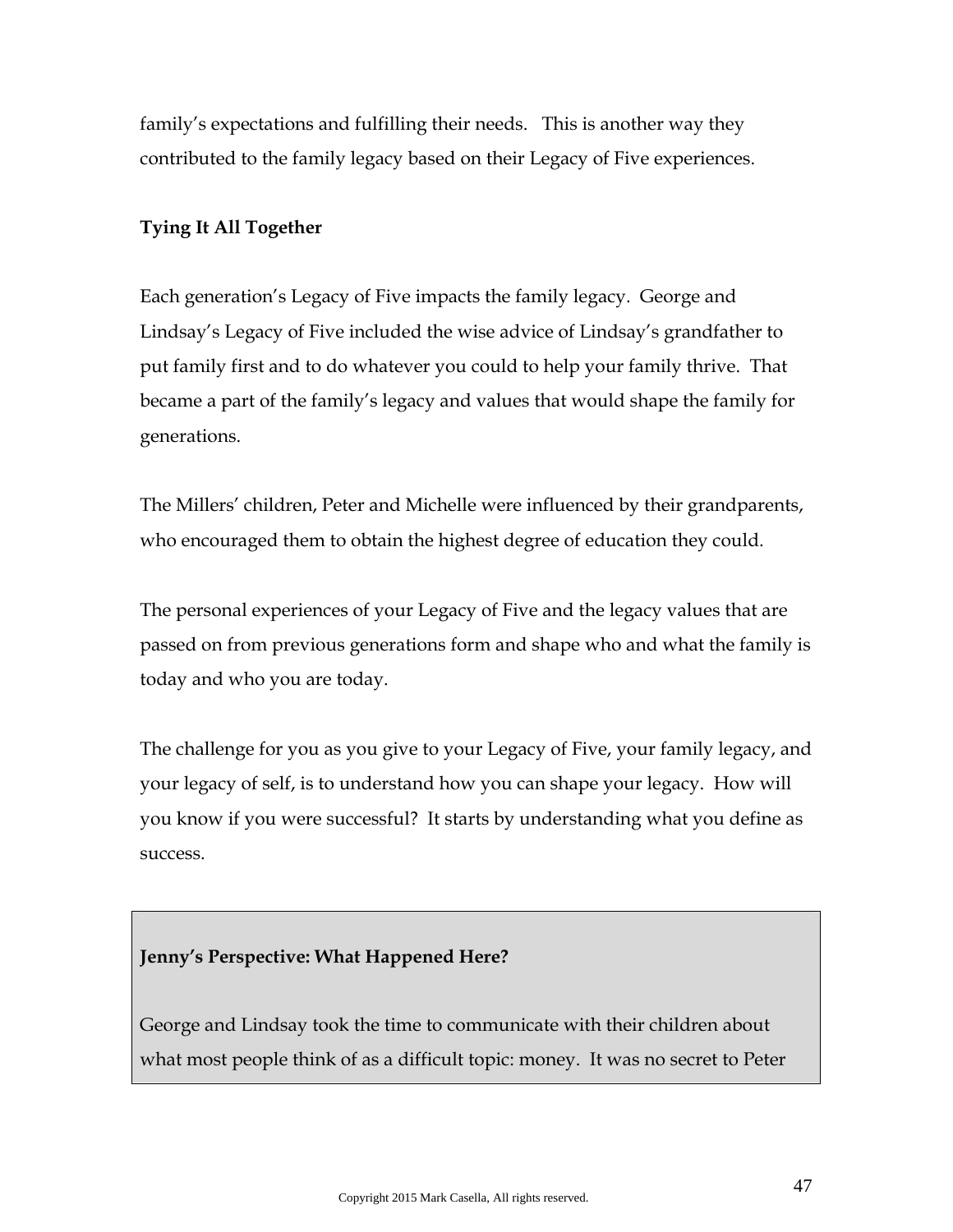and Michelle that their parents had created financial wealth for themselves, but no one up to this point, had talked about what it meant for them, the children. It's not that they expected anything, they just didn't know.

In the Millers' case, their goal was to 'help our children achieve their dreams while we're still alive.'

This was something both George and Lindsay felt strongly about. They knew that when they died, their kids would be wealthy. Their desire was to have the family wealth benefit Peter and Michelle now so that Peter could start his furniture company and Michelle could continue her education. What they didn't want was for their children to open the mailbox one day, receive a big check, and not have it attached to what they wanted the money to mean.

What also happened, however, was a thoughtful and heartfelt conversation that affirmed this was not only financial, but emotional. This gift to their children was from their heart. Having this conversation gave all of them the chance to fully discuss and be clear about what the gift meant. They became part of a team, all on board to help each other achieve their goals.

For many families of wealth, especially those with multi-generational wealth, talking about how much, who gets what, and other topics surrounding money is considered tasteless and often avoided. These conversations are also hard for many people to initiate.

When parents begin these conversations by expressing their heartfelt hopes for their children rather than focusing on the family's financial wealth, the discussion becomes easier and more meaningful, unencumbered by things that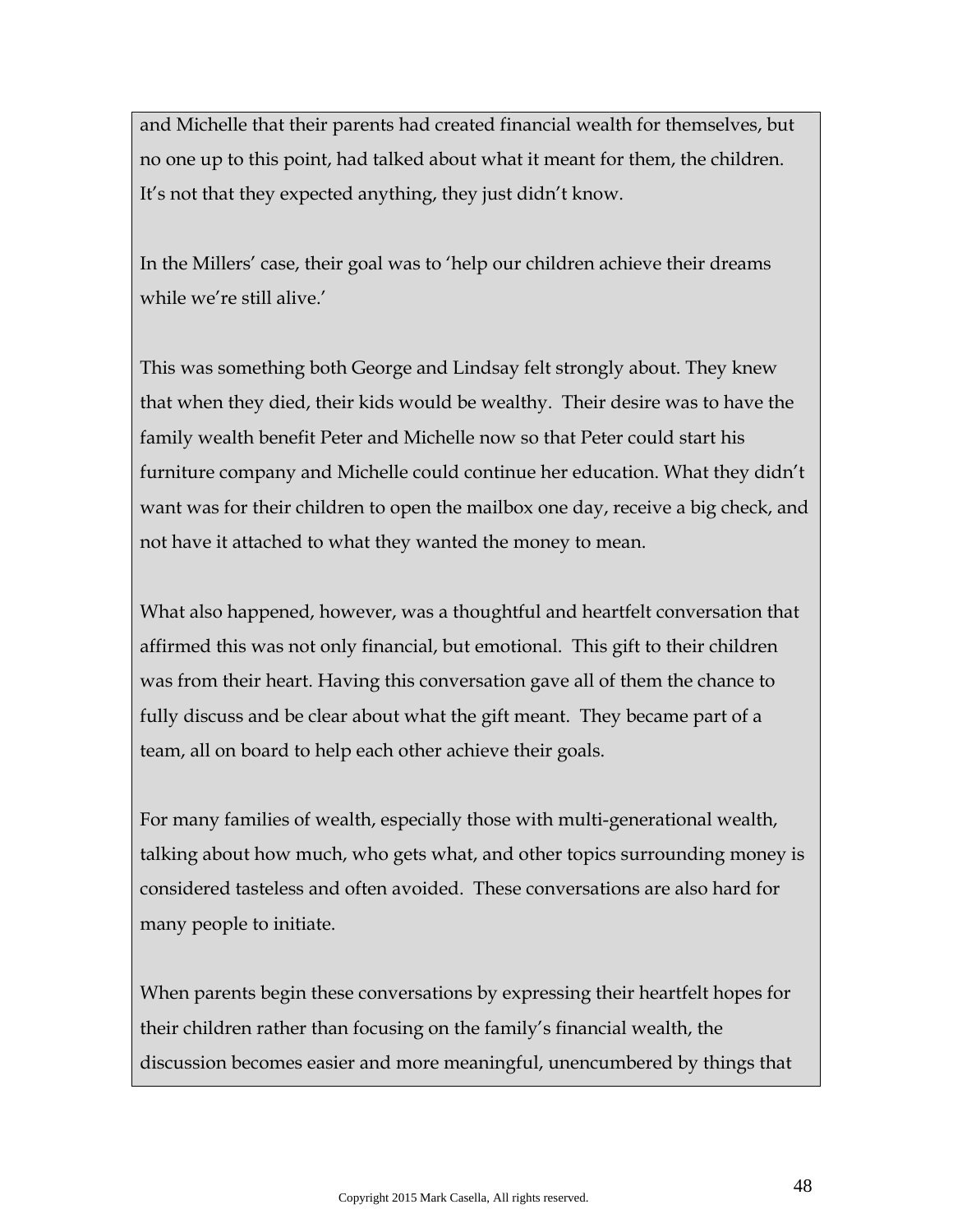sometimes get in the way of the best intentions.

What happens when an individual learns of their inheritance through the reading of a will? As a legal document, wills usually describes the amount, but not the intent of the benefactor. That is a lost opportunity to put meaning into why the gift was made. In this case, heirs are usually left with no idea of what their parents wanted for them.

One of the most frequent reasons Coppertree is called on is to help the family, the giver and the receiver, sort out what the gift means. At this point, the family has recognized that a financial gift, without explanation as to what it means, has or will soon become a burden to the receiver.

Something we hear often is, "I don't want this money to ruin my kids, and I don't want the kids to feel entitled to the point that they never find their own passion." Or lurking just below the surface is the idea that the parents usually want their children to be self-supporting beyond what they will inherit or have already been given. Self-confidence, personal responsibility, and the great joy of learning from failing and eventually succeeding are all things a trust fund or a large financial gift cannot buy.

The true gift is when the giver has taken the time to have a thoughtful conversation with the recipient(s) that includes:

- This is what we are gifting to you but, more important, this is why.
- This is what you can expect from us and this is what we expect from you.
- We will all work on making this succeed and here is the plan.

#### **What This Means For You**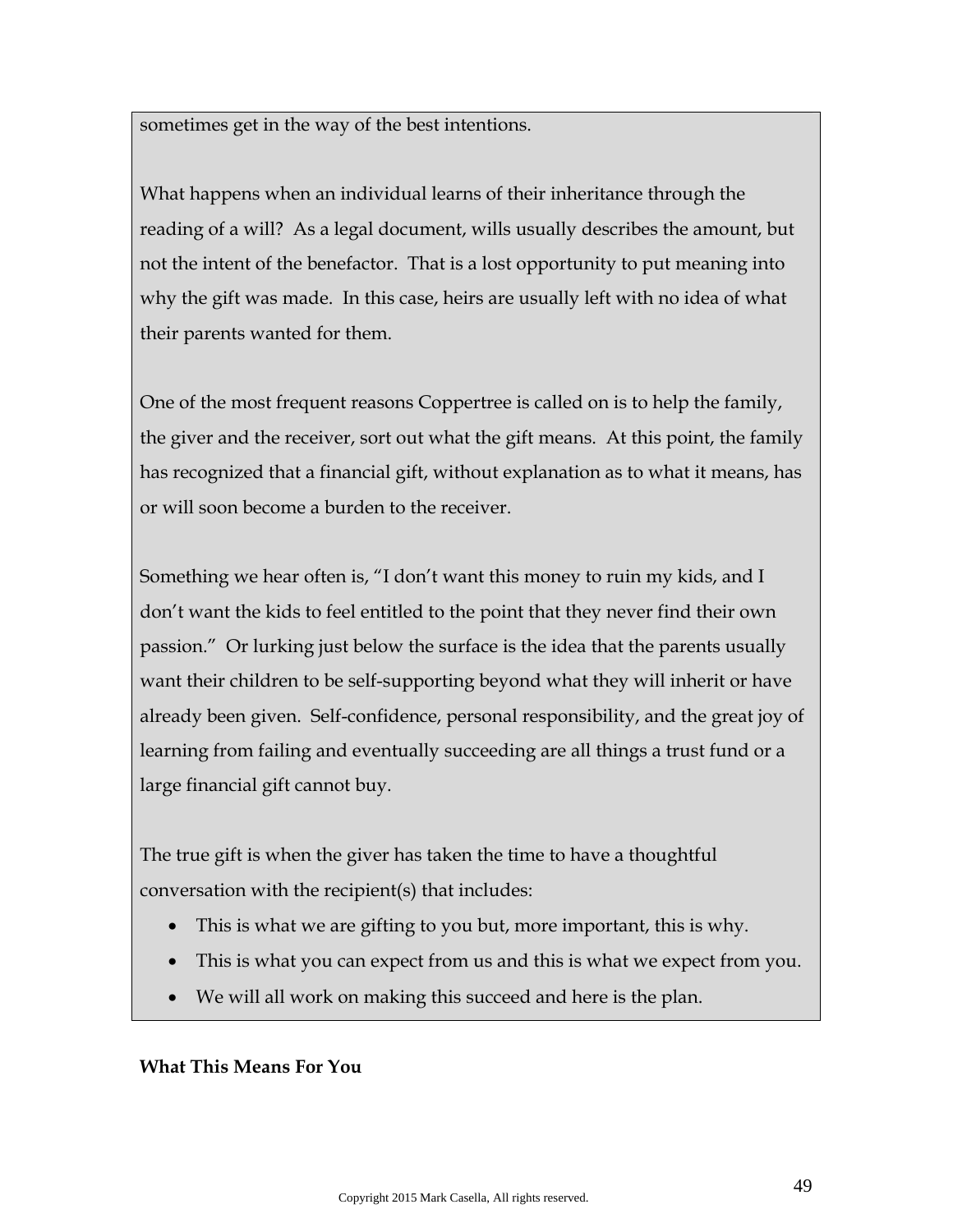From grandparents to grandkids, this is the span of generations that will most likely influence who you are and what your version of the family legacy means to you. These are also the generations who will be most impacted by you.

Your family's legacy may span beyond your legacy of five. It may include older generations and it may last well into many future generations. Your legacy of five and your family legacy may be similar or quite different. Both may have an impact on who you are.

Who's impacted your legacy? Whose legacy will you impact?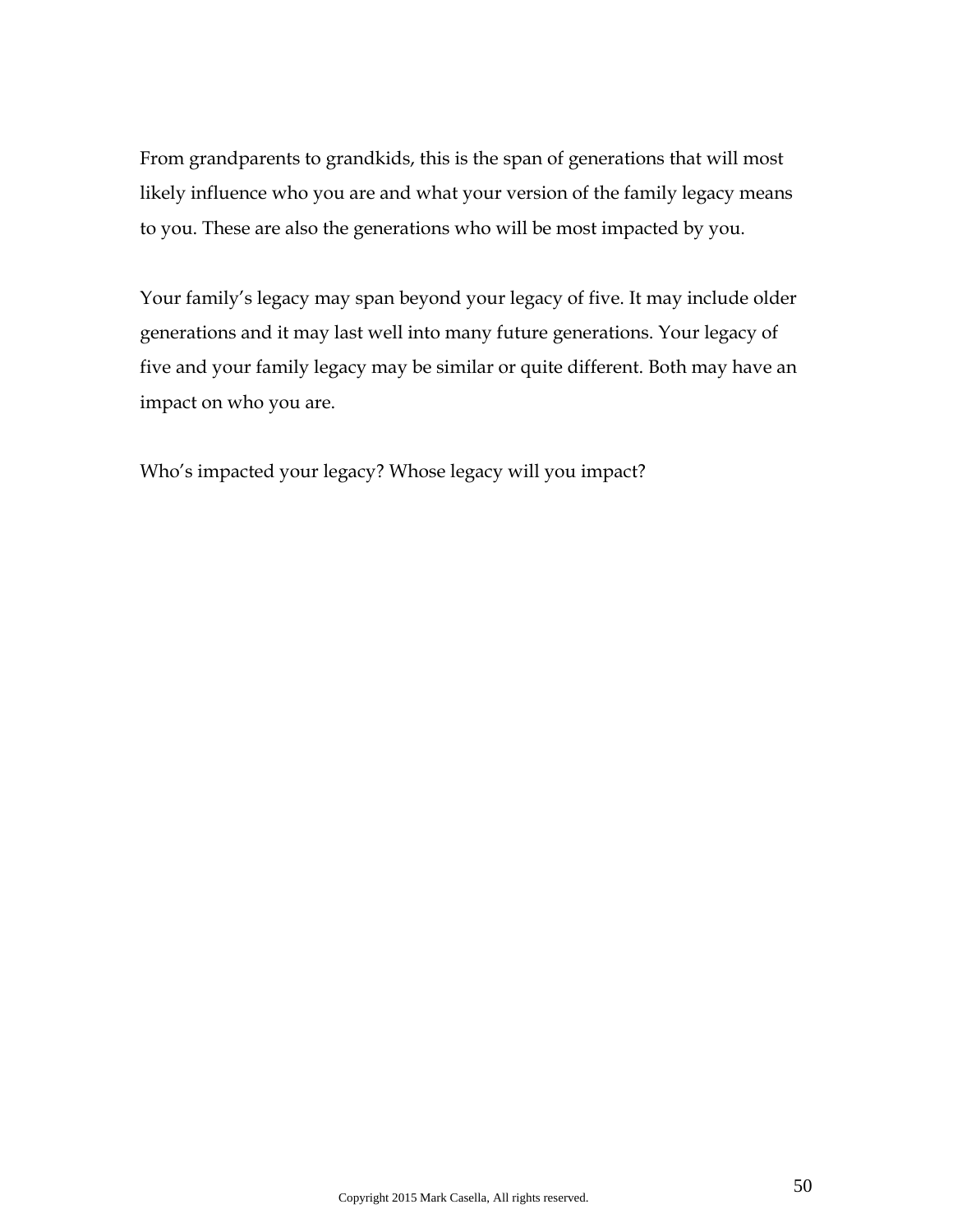## **Onward!**

This book is about finding success for you and your family and living a legacy that lasts. My wish for you is that you are able to find what success means to you and that you can experience that success on your own journey and that you too, are able to live a legacy that lasts.

I began this book by asking you to imagine you were having a dream that takes place well into the future. In the dream you are sharing with all the people past and present that were important to you about the accomplishments you were most proud of. The topic of your family comes up.

I then posited a question for you, the reader of this book, "How will you measure the success of your family in living that legacy?"

In closing, I need look no further than my own family' success. The Casella family is a longtime client of Coppertree. We have worked with my family in shaping our legacy including the creation of a family charter, family council and advisory board for our business. We are also working with the 3<sup>rd</sup> generation of the family to prepare and position them for their eventual involvement as owners, beneficiaries, and/or employees of the business.

We have helped my family put in place what we needed to pursue what matters most to us while we enjoy the journey. I believe our family vision says it best:

> *The Casella Family Will protect and nurture The Family's sense of harmony*